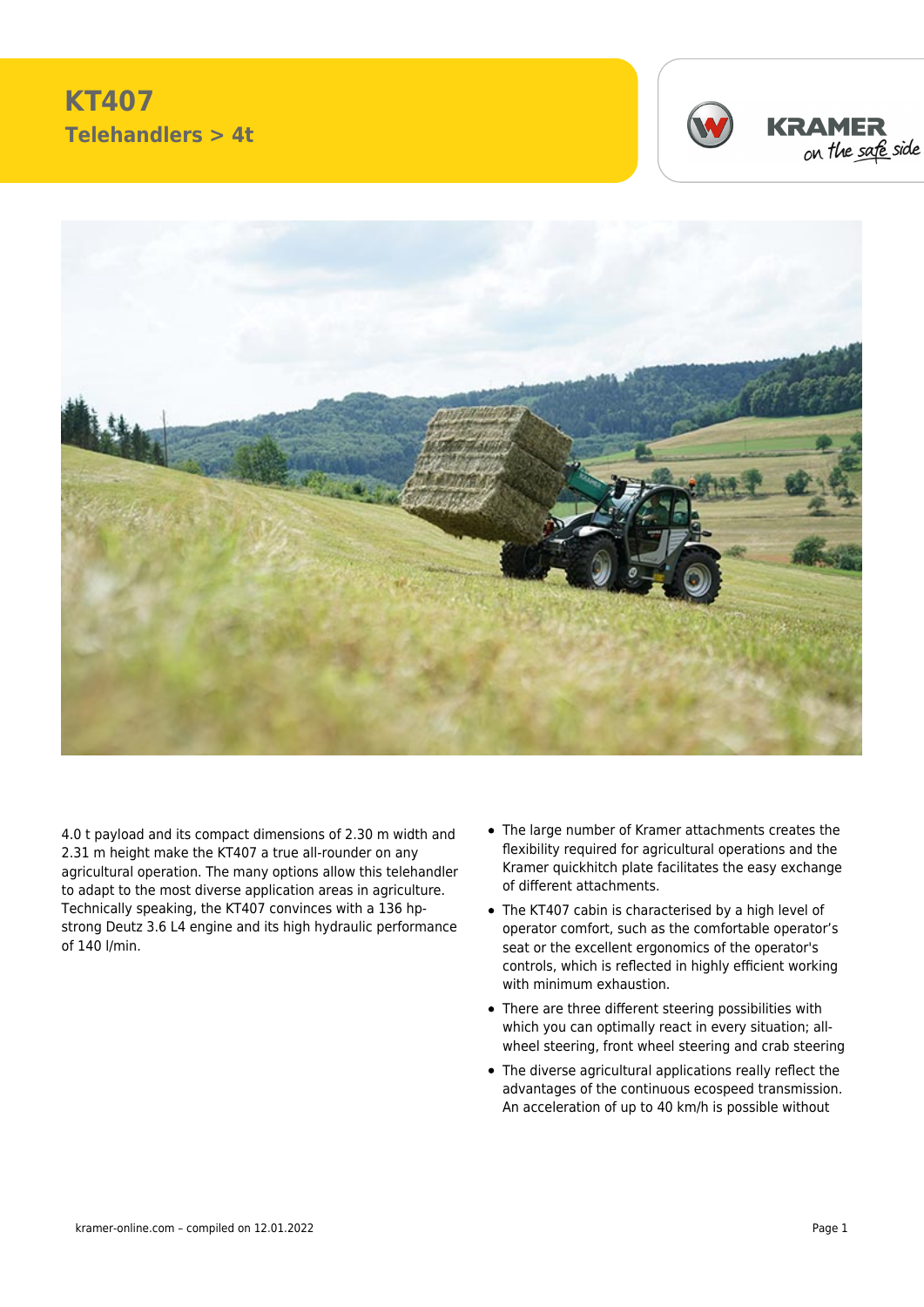changing gears.

Thanks to the intelligent rpm reduction – Smart Driving (optional) – the machine moves with extreme fuel-efficiency – even at the maximum speed of 40 km/h.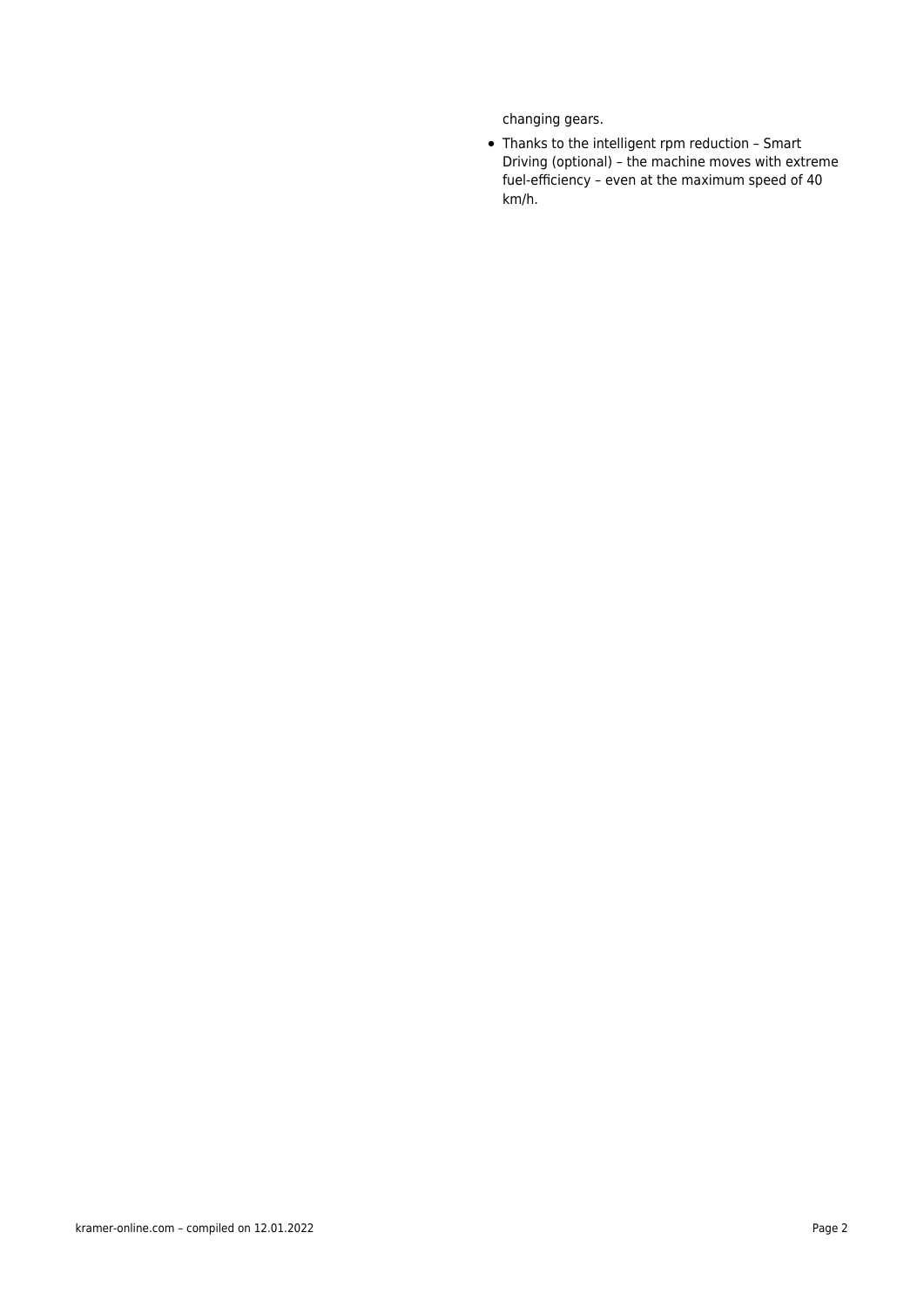## KT407 Technical specifications

| <b>Operating data</b>                                         |                                                  |
|---------------------------------------------------------------|--------------------------------------------------|
| Max. payload                                                  | 4,000 kg                                         |
| Max. stack height                                             | 7,000 mm                                         |
| Payload at max. stack height                                  | 2,400 kg                                         |
| Payload at max. reach                                         | 1,500 kg                                         |
| Stack height at max. payload                                  | 4,500 mm                                         |
| Reach at max. payload                                         | 1,750 mm                                         |
| Max. reach                                                    | 3,760 mm                                         |
| Turning radius over tyres                                     | 3,840 mm                                         |
| Operating weight                                              | 7,850 kg                                         |
| <b>Engine / Motor</b>                                         |                                                  |
| Engine / Motor manufacturer                                   | Deutz                                            |
| Type / Model                                                  | TCD 3.6 / L4                                     |
| Engine performance                                            | 100 kW                                           |
| Emission standards stage                                      | V                                                |
| Exhaust aftertreatment system                                 | $DOC + DPF + SCR$                                |
| <b>Power transmission</b>                                     |                                                  |
| <b>Traction drive</b>                                         | Hydrostat                                        |
| Travel speed                                                  | 30 km/h                                          |
| Driving speed (option)                                        | 40 km/h                                          |
| Differential lock                                             | Self-locking differential in the front axle      |
| Standard tires                                                | 405/70-24 (AS-tread)                             |
| <b>Operating hydraulics</b>                                   |                                                  |
| Duty pump                                                     | Load-sensing axial piston pump                   |
| Max. pump discharge capacity                                  | 140 l/min                                        |
| Max. pump pressure                                            | 260 bar                                          |
| <b>Filling capacities</b>                                     |                                                  |
| Fuel tank                                                     | 100 <sub>1</sub>                                 |
| DEF tank                                                      | 9.5                                              |
| Hydraulic oil tank                                            | 100 <sub>1</sub>                                 |
| <b>Sound emission</b>                                         |                                                  |
| Measured value                                                | 104 dB(A)                                        |
| Guaranteed value                                              | 106 dB(A)                                        |
| Noise level at the driver's ear                               | 76 dB(A)                                         |
| <b>Vibrations</b>                                             |                                                  |
| Total vibrations value of the upper body extremities          | $< 2.5$ m/s <sup>2</sup>                         |
| Highest effective value of weighted acceleration for the body | $< 0.5$ m/s <sup>2</sup> / 1.28 m/s <sup>2</sup> |

Errors and omissions are reserved.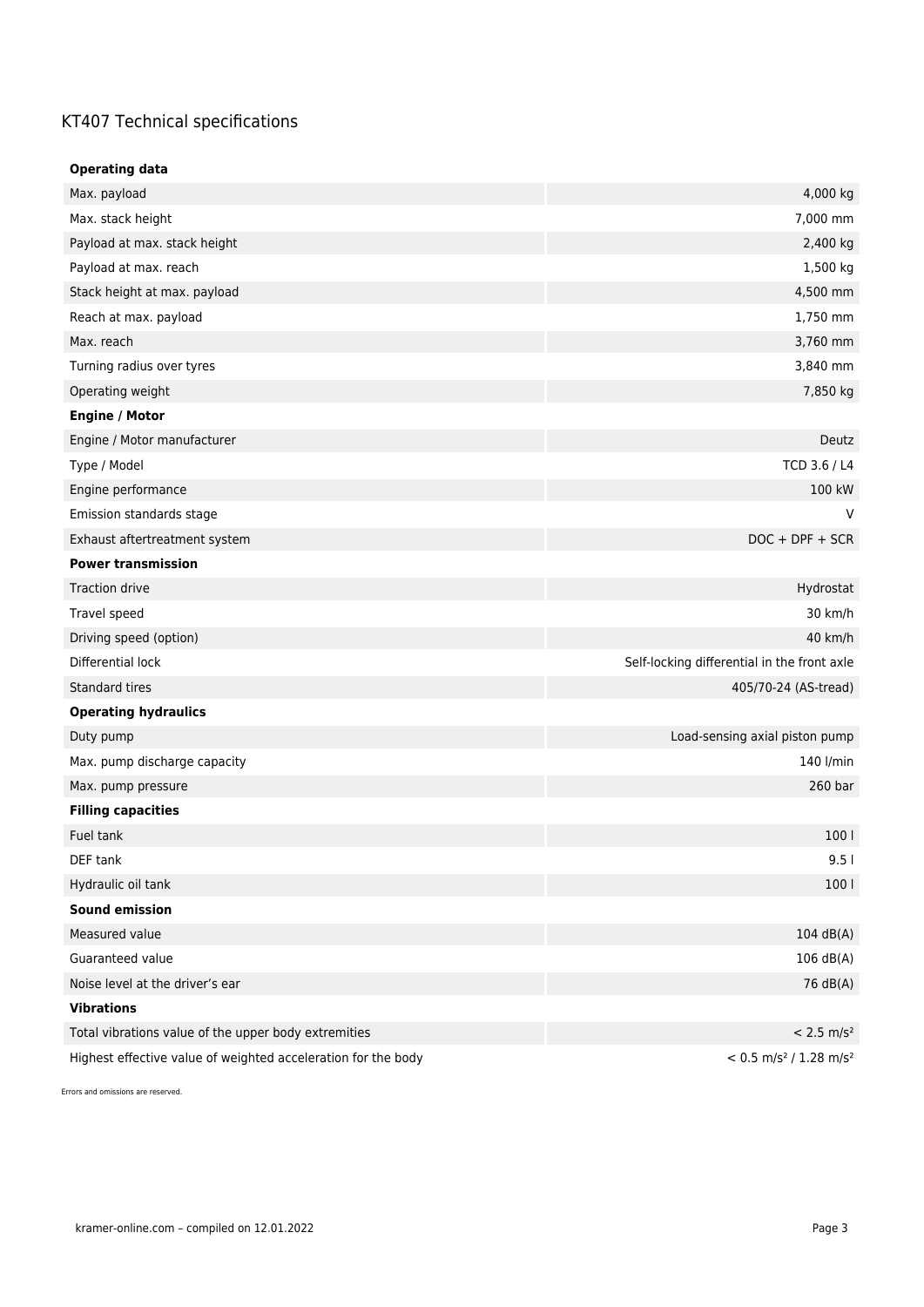Noise emissions: Measured according to the requirements of the standard EN 1459 and Directive 2000/14/EC. Measuring station: Paved surface.

Vibrations: Uncertainty of measurement such as stated in ISO/TR 25398:2006.

Please instruct or inform the operator of possible dangers caused by vibrations.

Vibrations: Total vibration value of the upper body: on even and paved ground with respective operation

Vibrations: Highest effective weighted acceleration value for the body: Use in extraction under severe environmental conditions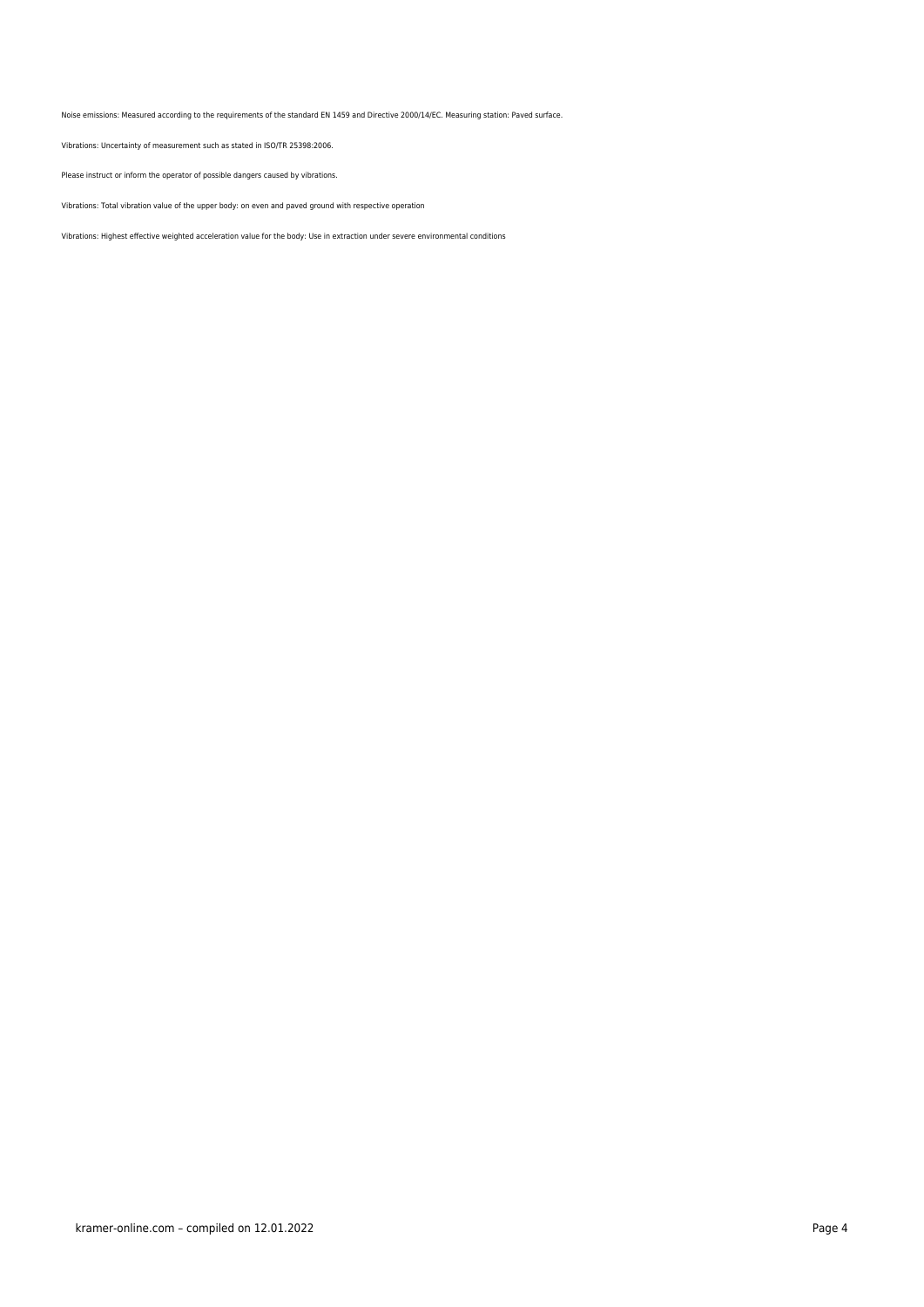## KT407 Dimensions

|                | $P_1$ $P_2$<br>$U_2$ $M_2$ $N_2$ $U_1$ $M_1$ $N_1$                                      |          |
|----------------|-----------------------------------------------------------------------------------------|----------|
|                | Ε<br>R<br>Q<br>κ<br>B                                                                   |          |
| Α              | Overall length                                                                          | 4,880 mm |
| В              | Overall length with bucket                                                              | 5,600 mm |
| С              | Overall width without attachment                                                        | 2,285 mm |
| D <sub>1</sub> | Track width front                                                                       | 1,880 mm |
| D2             | Track width rear                                                                        | 1,880 mm |
| Е              | Total height                                                                            | 2,310 mm |
| F              | Cabin width                                                                             | 990 mm   |
| G              | Wheelbase center                                                                        | 2,850 mm |
| Η              | Ground clearance under axle and gearbox                                                 | 415 mm   |
|                | Distance center of rear wheel to rear                                                   | 830 mm   |
|                | Rear actuation angle                                                                    | 60°      |
| Κ              | Tipping angle                                                                           | 49°      |
|                | Tip-out angle                                                                           | 41°      |
| M1             | Overhead loading height - retracted                                                     | 4,520 mm |
| M2             | Overhead loading height - extended                                                      | 6,820 mm |
| N1             | Dumping height - retracted                                                              | 4,030 mm |
| N2             | Dumping height - extended                                                               | 6,330 mm |
| 0              | Dump reach - extended                                                                   | 110 mm   |
| P1             | Length                                                                                  | 5,255 mm |
| P <sub>2</sub> | Length                                                                                  | 7,820 mm |
| Q              | Total height with rotating beacon                                                       | 2,540 mm |
| R              | Total height of the telescopic arm bearing in the frame                                 | 1,600 mm |
| S              | Distance from the front wheel center to the front edge of the bucket                    | 1,920 mm |
| Т              | Distance from the center of the bearing of the front wheel to the quick-change<br>frame | 1,200 mm |
| U1             | Bucket pivot point - retracted                                                          | 5,035 mm |